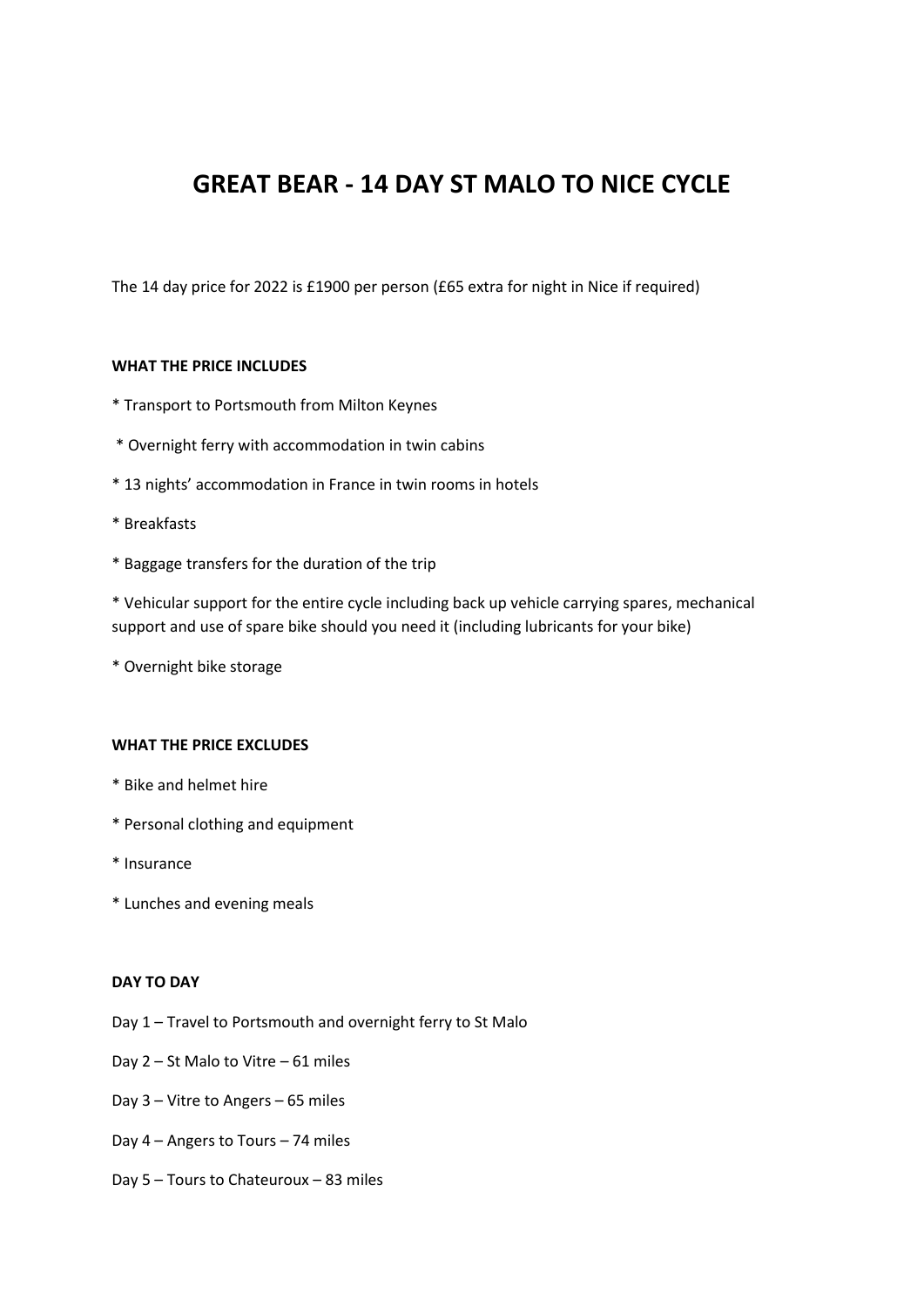- Day 6 Chateuroux to Montlucon 66 miles
- Day 7 Montlucon to Riom 53 miles
- Day 8 Riom to Brioude– 57 miles
- Day 9 Brioude to Le Puy 43 miles
- Day 10 Le Puy to Aubenas 56 miles
- Day 11 Aubenas to Malaucene 65 miles
- Day 12 Malaucene to Apt 48 miles
- Day 13 Apt to Moustiers-Sainte-Marie 56 miles

Day 14 - Moustiers-Sainte-Marie to Saint-Raphael - 61 miles

Day 15 - Saint-Raphael to Nice - 44 miles - (Last nights accommodation is optional as some people like to fly back the evening they finish. Hotel in Nice is £65 pp)

## **TRANSPORT**

Transport to from Milton Keynes to Portsmouth is included as is collection en route down to Portsmouth, you may also meet us at the port, please enquire at time of booking. The ship departs from Portsmouth at 20.15pm on departure day and you need to be at the port 2 hours in advance. If meeting us at the port then please let me know well in advance so I can arrange to meet you. Once we arrive in St Malo the following morning we will unload the bikes and set off from the public harbour next to the ferry terminal.

Transport back to the UK by van is not available and you will need to fly back to the UK from Nice. Once the ride is over I will load bikes on to the van in Nice where the route finishes and bring bikes and bags back to the UK in the van for you to collect/have delivered a couple of days later.

# **ACCOMMODATION**

The accommodation provided on the trip is in hotels. They vary due to nature of our locations each night and are based on 2 people sharing a twin room. Most accommodation has food and a bar available on site and if not we are close to local amenities and historic sites.

#### **BIKES AND EQUIPMENT**

We strongly recommend that you ride a road or touring bike for the France cycle. Whatever you choose make sure the bike has a suitable range of gears as you will be climbing steep hills in places (this trip will afford you the opportunity to climb Mont Ventoux)and if you are not familiar with the mechanics of your bike it would pay to take it to a cycle shop for a service prior to the trip, I am also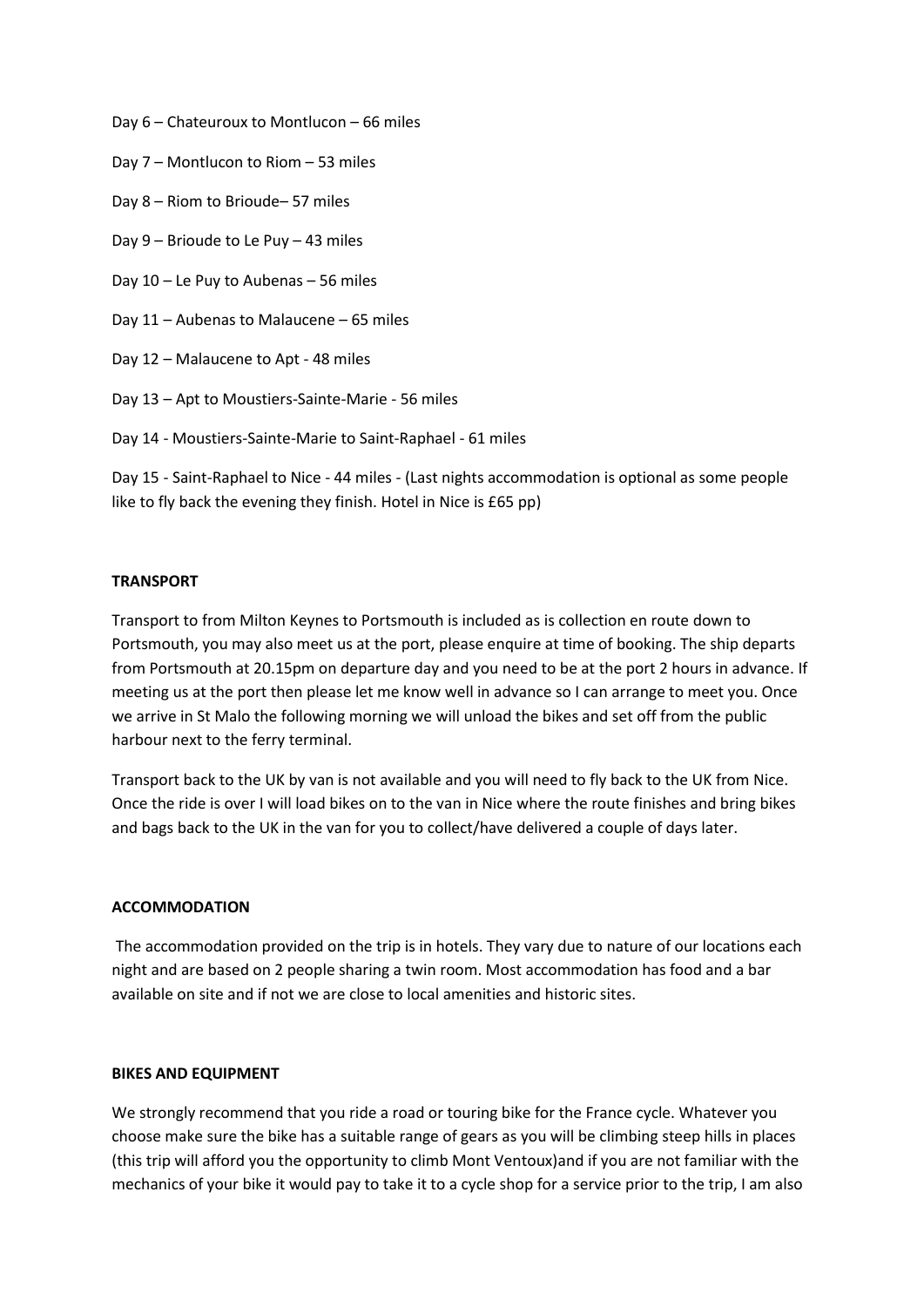finding more and more that a day of bad weather is taking its toll on bottom brackets so if you have had your bike for a while I would highly advise having a new bottom bracket fitted prior to this trip. You are responsible for your own routine maintenance throughout the trip but I will help out in any way that we can and there will be a spare bike and spare wheels available.

If you don't already own a pair prior to the ride you may want to get hold of some waterproof overshoes. These are often overlooked when planning the trip as most riders don't choose to go out in the rain but in completing a ride of this length it is inevitable that you will have to set out in the rain at some point.

Lights, you may think well 'I won't be riding at night', but in heavy rain, fog and under tree cover you need to give that vehicle approaching you from behind at 60mph every chance they can get to see you. Gloves, you can never have too many pairs.

Helmets – we used to give you the option but from 2014 it is mandatory to be wearing a helmet while on one of our rides. It is recommended that you bring a range of spares for your bike but we do have a certain amount for sale on board the support vehicle, please understand however that it is not possible to stock for every single bicycle. I have tyres, tubes, bar tape, cleats, brake pads, gear and brake cables, chains and chamois cream.

# **BAGGAGE ALLOWANCE**

Your baggage allowance for this trip is just the one piece of main luggage in the form of a sports/expedition bag or suitcase. It is also a good idea to bring a small bag/rucksack to keep your daily items in to prevent you from having to delve through your suitcase at the side of the road. I would advise that you have your rucksack with you when we board the ship, containing anything you may need for the overnight ferry crossing and also your cycling gear so you are in your riding clothes before we get off the ferry in the morning.

# **SUPPORT**

The support vehicle will always be on hand should you need assistance at any time during the trip. In the van is a tool kit, spare wheels and even a spare bike. We will always be close to the riding group and will get ahead of you now and again for you to fill up water bottles and have a sit down.

# **FOOD**

Breakfast is provided by your accommodation and is almost everyday a continental buffet. Lunches are not provided so you can enjoy some cafe dining in a variety of locations across France! Some days you will find yourself in some remote places and If you roll into a village at the wrong time of day you will find everything is shut so it is advised that you have some food to keep in the van just in case. I will have a fridge in the van and can do regular supermarket stops. More commonly now people are getting filled baguettes when they can and keeping them in the van so feel free to do as